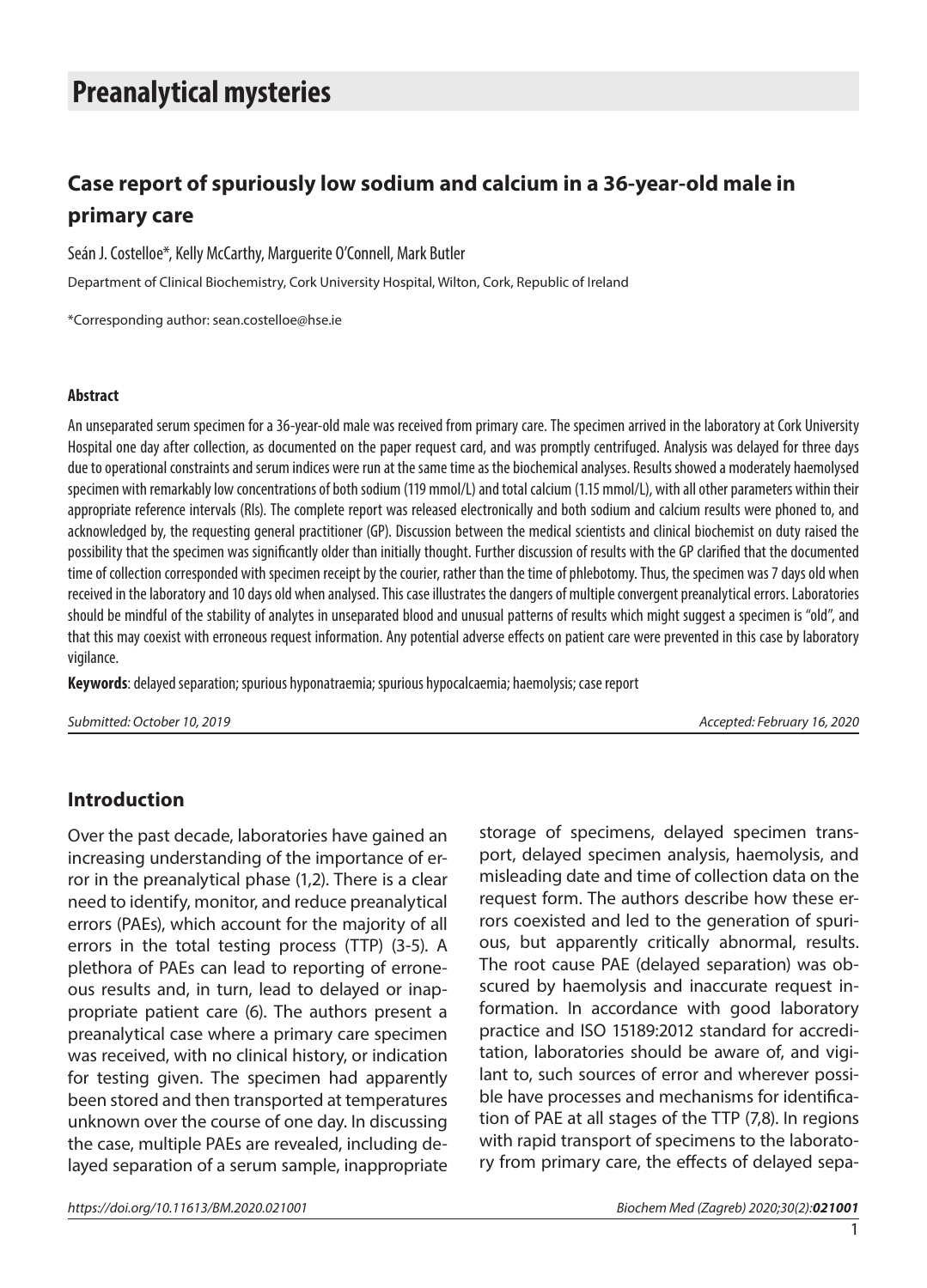ration on calcium and sodium concentration described may not be routinely encountered, and detection systems might not be in place. It is hoped that this case will make laboratories more alert to these specific PAEs.

# **Laboratory analysis**

The pertinent steps in the specimen journey are summarised in Table 2. An unseparated serum gel tube (Greiner Bio-one Vacuette tube 3.5 mL CAT Serum Separator Clot Activator (cat. 454071)) was received by the Department of Clinical Biochemistry at Cork University Hospital (CUH) for a 36-yearold male, with an accompanying paper request form. The specimen was centrifuged promptly upon receipt in the laboratory. No clinical details or patient medical history were provided. Specimens were registered on the laboratory information management system (LIMS) (iLaboratory) as *per* local procedures. According to the request form, the specimen had been taken the day before receipt in the laboratory. The specimen was analysed three days later so that the apparent age of the specimen at time of analysis was four days. Details of the analytical methodologies used for each analysis are given in Table 1. Analyses described, including serum indices, were run on a Beckman Coulter AU5812 auto-analyser (Beckman Coulter, Brea, USA) and assays were performing acceptably

#### TABLE 1. Biochemistry results reported for patient

| Analyte, unit           | <b>Initial</b><br>results | Repeat<br>results | <b>Reference</b><br>interval | <b>Adult male phoning</b><br>limit         | <b>Analytical method</b>                    |
|-------------------------|---------------------------|-------------------|------------------------------|--------------------------------------------|---------------------------------------------|
| Sodium, mmol/L          | 119                       | 143               | $132 - 144$                  | $< 120$ or $> 160$                         | Indirect ISE                                |
| Potassium, mmol/L       | S.H.                      | 4.9               | $3.5 - 5.1$                  | $< 2.5$ or $> 6.5$                         | Indirect ISE                                |
| Chloride, mmol/L        | 96                        | 103               | $95 - 107$                   | N.A.                                       | Indirect ISE                                |
| Urea, mmol/L            | 6.0                       | 6.6               | $2.8 - 8.4$                  | > 30                                       | Enzymatic (urease)                          |
| Creatinine, µmol/L      | 75                        | 75                | $64 - 104$                   | > 345 (or increased<br>1.5 in past 7 days) | Enzymatic (creatininase)                    |
| Albumin, g/L            | 46                        | 48                | $35 - 52$                    | N.A.                                       | Spectrophotometric<br>(Bromocresol green)   |
| AST, U/L                | S.H.                      | N.R.              | $6 - 42$                     | >630                                       | Spectrophotometric<br>(Modified IFCC)       |
| ALT, U/L                | 34                        | 27                | $0 - 45$                     | >675                                       | Spectrophotometric<br>(Modified IFCC)       |
| ALP, U/L                | 76                        | 71                | 48-135                       | N.A.                                       | Spectrophotometric<br>(Modified IFCC)       |
| GGT, U/L                | 51                        | N.R.              | $0 - 55$                     | N.A.                                       | Spectrophotometric<br>(Carboxynitroanilide) |
| Total bilirubin, umol/L | S.H.                      | 10                | $2 - 20$                     | N.A.                                       | Spectrophotometric<br>(Diazo)               |
| Calcium, mmol/L         | 1.15                      | 2.56              | $2.10 - 2.65$                | N.A.                                       | Spectrophotometric<br>(Arsenazo III)        |
| Haemolysis Index        | $\overline{2}$            | $\mathbf 0$       | N.A.                         | N.A.                                       | Spectrophotometric                          |
| Icteric index           | 0                         | 0                 | N.A.                         | N.A.                                       | Spectrophotometric                          |
| Lipemic index           | 0                         | 0                 | N.A.                         | N.A.                                       | Spectrophotometric                          |

S.H. - specimen haemolysed: results that could not be reported due to the degree of haemolysis. Please note that at the time of analysis, corrected calcium was not routinely calculated or reported. ISE – ion selective electrode. N.R. - not Requested. N.A. - not applicable: where no RI or phoning limit exists for a given measurand. AST - aspartate aminotransferase. ALT – alanine transaminase. ALP - alkaline phosphatase. GGT - gamma-glutamyltransferase. IFCC - International Federation of Clinical Chemistry and Laboratory medicine.

 $\mathfrak{D}$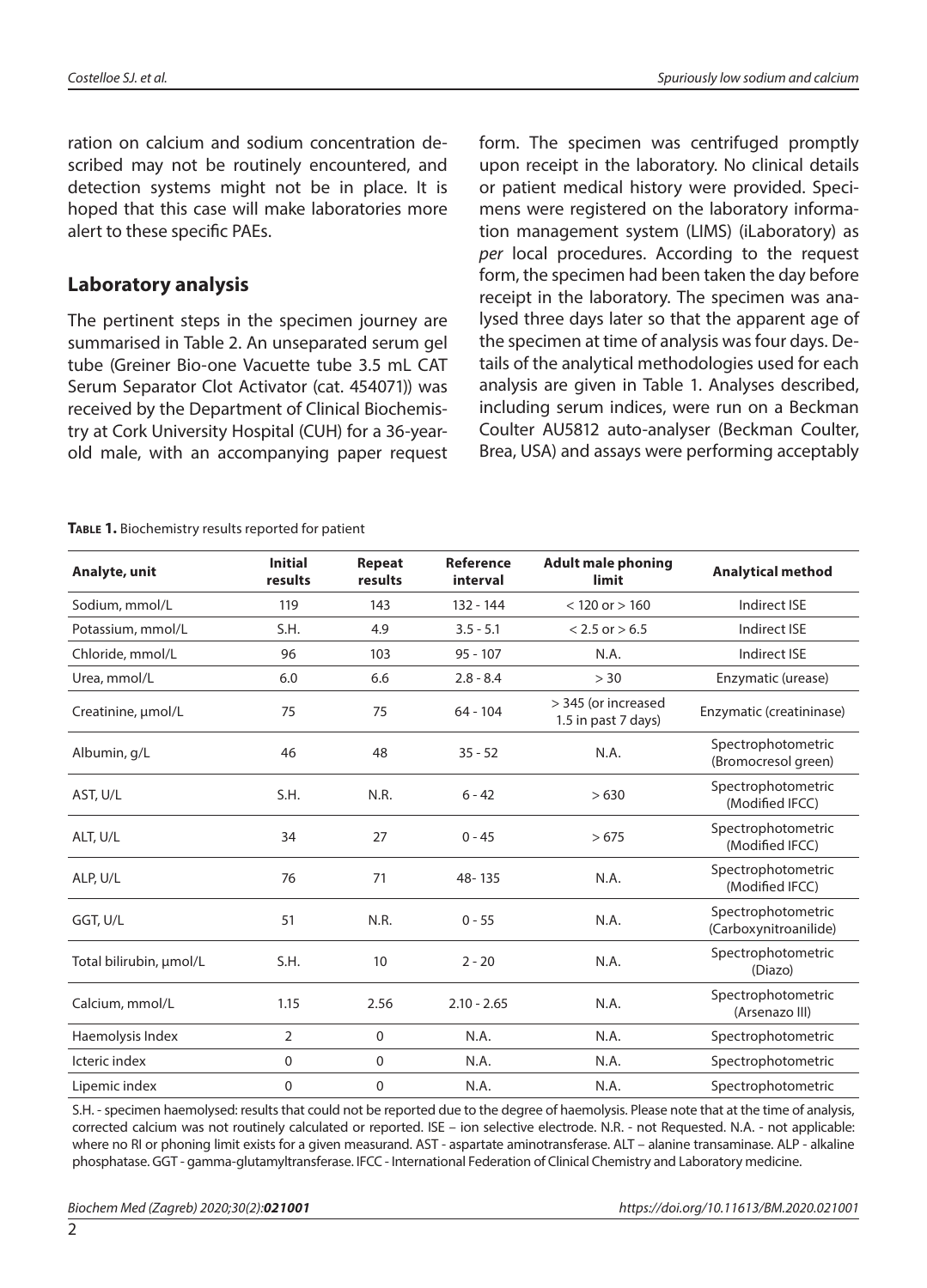in the period described according to internal and external quality assurance processes. The Department of Clinical Biochemistry is accredited to ISO15189:2012 by the Irish National Accreditation Board (*7*). Upon analysis, the haemolysis index (HI) was 2 (indicating free haemoglobin concentration was in the range 1.00 - 1.99 g/L), automatically blocking release of potassium, aspartate aminotransferase, and total bilirubin results, as *per* manufacturer's cut-offs. Sodium for the patient was 119 mmol/L (reference intervals (RI): 132 - 144 mmol/L) while total calcium was 1.15 mmol/L (RI: 2.10 - 2.65 mmol/L). All results for this specimen are given in Table 1. Both sodium and total calcium results breached the departmental critical limits for phoning of abnormal and unexpected results (Table 1), based on Royal College of Pathologist (UK) guidelines for communication of unexpected and critical results (9).

# **Interventions and further investigations**

The senior clinical biochemist discussed the low sodium and calcium results with the clinical biochemist on duty and it was agreed that the pattern of results mirrored those expected in serum where there has been a delay of several days between phlebotomy and separation (10,11). The HI was such that neither potassium, nor phosphate, could accurately be measured. Elevations of these analytes in serum are common prompts for a laboratorian to consider delayed separation. No clinical details were provided on the test request form. In discussion with the consultant clinical biochemist, the general practitioner (GP) stated that the man was on medication for rheumatoid arthritis and that biochemistry tests were for monitoring purposes. The GP was surprised by the sodium and calcium result. However, in discussion, it became clear that the specimen was older than stated on the form, and had been taken ten days previously, and collected by the courier four days previously. Phlebotomy had been performed on a Friday afternoon by the practice nurse, missing the last courier collection for that day. Since the GP surgery was not equipped with a centrifuge, the specimen was retained in the GP surgery in an unseparated state. The GP could not describe the storage conditions for the specimen between phlebotomy and courier collection, although it is suspected it was refrigerated at 4°C. The time of collection as stated on the report card was, the clinician confirmed, written by the practice nurse and corresponded to the time and date the specimens were collected by the courier. No explanation was offered as to why specimens were not picked up by the courier for 6 days, but it is assumed they were mislaid in the GP surgery during that period. An amended report was generated with the sodium and calcium results removed. Repeat phlebotomy was suggested. All repeat analyses yielded results for analytes that were within the appropriate RIs and these are shown in Table 1.

# **Solution**

Blood that has not been separated yields spuriously and reproducibly low concentrations for sodium after four days, depending on temperature conditions (10,11). Calcium measurements can be spuriously low where unseparated blood has been stored at room temperature for just 2 days (11). This was discussed with the GP and the opinion of the consultant clinical biochemist was that this was a clear case of spurious hyponatraemia and spurious hypocalcaemia resulting from delayed separation of whole blood. The GP was advised to contact the patient and organise repeat phlebotomy. The time interval between initial release of the spurious sodium and calcium results, and the concluding discussion with the GP, was less than 1 hour (Table 2), and no decisions on patient care had been made in that period. The importance of correct request details, as well as the need to transport blood specimens to the laboratory in a timely manner to ensure accurate results, was emphasised to the GP. The GP agreed to discuss within their practice that the "date and time of collection" stated on the request card should correspond with the date and time of phlebotomy. The paper request form for the biochemistry laboratory at CUH has now been amended so that the field for "Time of collection", have been replaced with "Time of Phlebotomy" to avoid future confusion.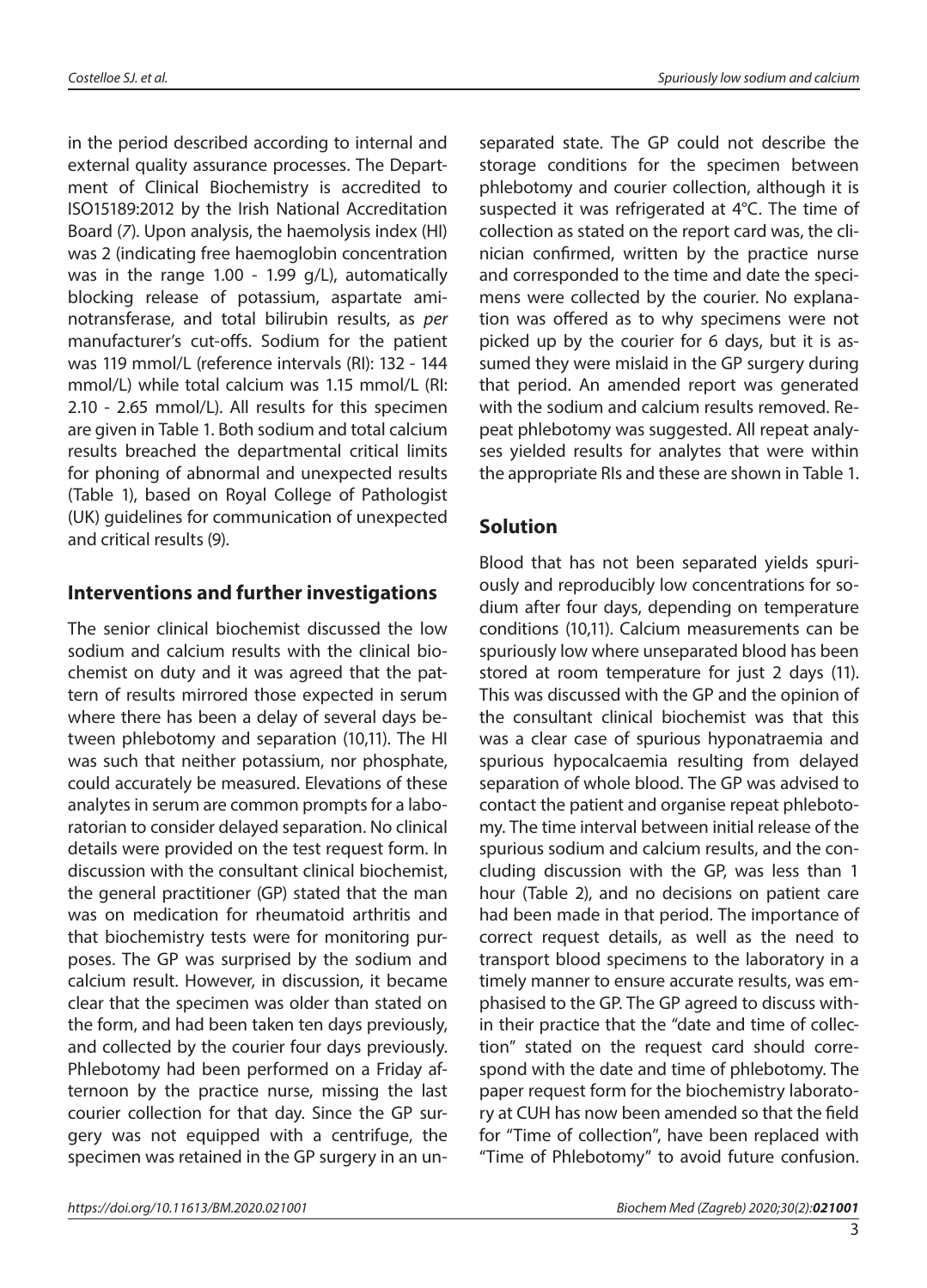| Day | <b>Time</b>     | Apparent age of<br>specimen (days) | Actual age of specimen<br>(days) | <b>Action/procedure</b>                |
|-----|-----------------|------------------------------------|----------------------------------|----------------------------------------|
|     | <b>Unknown</b>  | N.A.                               |                                  | Actual date/time of phlebotomy         |
|     | Unknown         | 0                                  | 6                                | Apparent date/time of phlebotomy       |
|     | <b>Unknown</b>  | 0                                  | 6                                | Date/time of courier pickup            |
| 8   | 09:27           |                                    |                                  | Date/time of receipt in the laboratory |
| 8   | Unknown         |                                    |                                  | Date/time of centrifugation            |
|     | 19:33           | 4                                  | 10                               | Date/time of result generation         |
|     | 19:52           | 4                                  | 10                               | Date/time of authorisation             |
|     | $19:53 - 20:30$ |                                    | 10                               | Date/time of discussions with GP       |

#### **Table 2.** Time-line for specimen journey

Date and time data were retrieved from the laboratory information management system at Cork University Hospital. Only the date of phlebotomy was recorded by the general practitioner (GP) surgery. Similarly, only the date of specimen pick-up by the courier was recorded. N.A. - not applicable.

The event was logged on the departmental incident management system.

# **Discussion**

The authors describe a case of apparent hyponatraemia with co-existing hypocalcaemia in a 36-year-old male presenting in primary care. Upon investigation, several convergent PAEs were at play. Manufacturer's instructions for the serum blood tube used state that the specimen should be centrifuged within two hours. Given the logistics of specimen transport from primary care in the Cork region, this is rarely possible. All analytes for which numeric results were reported in this case have been shown in internal studies (considering intra-individual biological variability and analytical imprecision) to be acceptably stable in whole blood up to 24 hours post phlebotomy in these serum tubes. Thus, the authors suggest that this deviation from manufacturer's guidelines with respect to time of centrifugation would not have affected any of the results described had the specimen been < 24 hours old, as appeared to be the case upon receipt. It should also be noted that studies of other commonly encountered storage conditions at CUH (e.g. serum at 4˚C for three days) have also shown acceptable analyte stability. The HI was such that neither potassium, nor phosphate, elevations of which in serum are common

clues to delayed separation, could accurately be measured. Without these flags, the documented date and time of collection was taken at face value. It was not considered by the laboratory that there might be a lack of clinician understanding that the date of "collection" applied to date of phlebotomy rather than date of specimen collection by the courier. However, this highlights an important issue; the laboratory medicine community cannot assume that laboratory parlance will be understood by our colleagues in other professions. Operational constraints were such that analysis was delayed by three days following specimen receipt in the laboratory. This lead medical scientists to worry that, not only were the sodium and calcium results abnormal, unexpected, and apparently within analyte stability limits, but they related to the patient situation four days earlier which may have deteriorated in the interim. The Department of Clinical Biochemistry at CUH is the busiest laboratory service in the Republic of Ireland, processing over 12 million tests *per* year, with GP specimens accounting for some 60% of the workload. The geography of County Cork is diverse and certain regions are remote, making specimen collection and transport challenging. Where phlebotomy at a GP surgery occurs on a Friday, it is not uncommon for specimens to be three days old when received in the laboratory on the following Monday (or four days old if received on a Tuesday fol